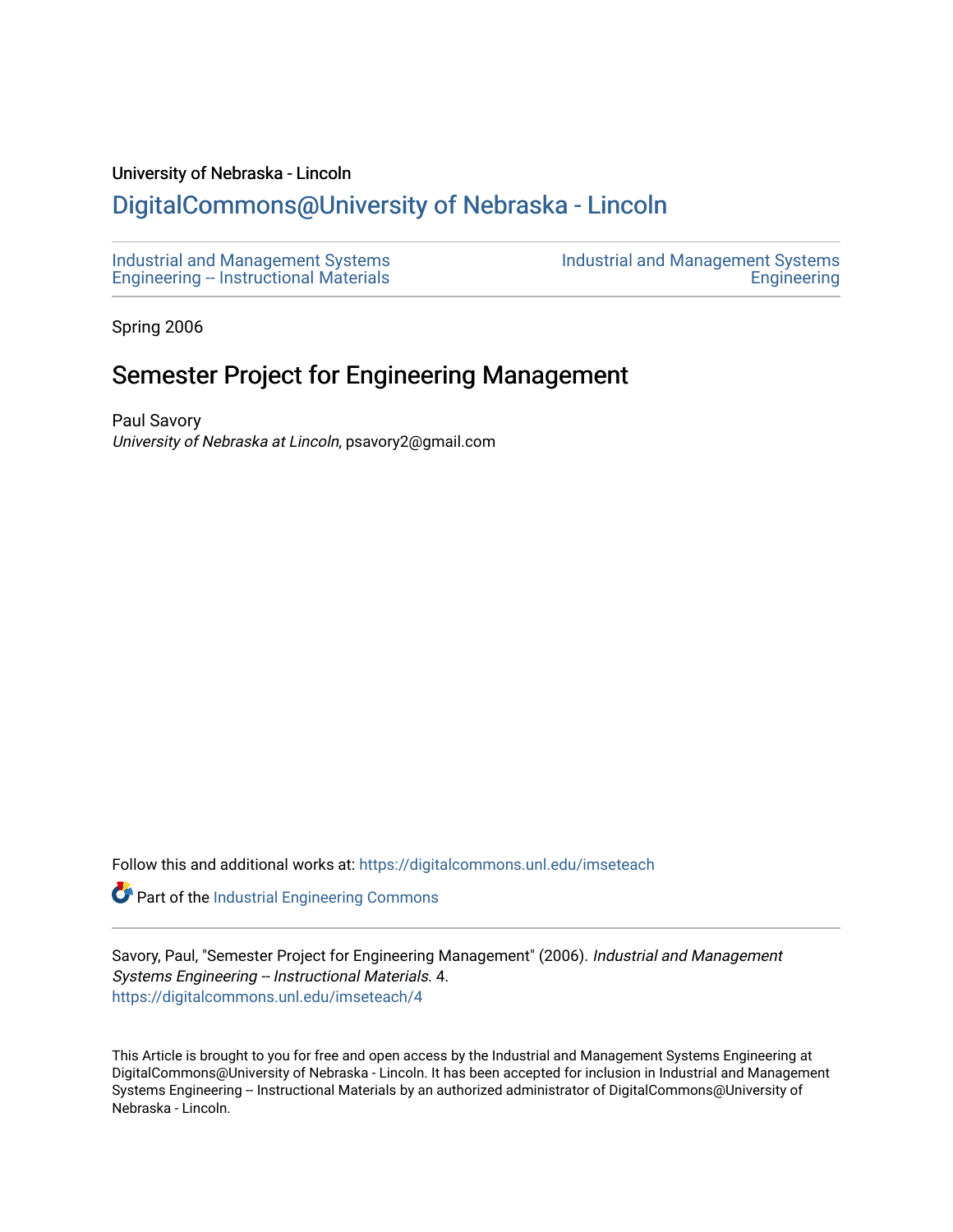# **IMSE 905 Semester Project – Engineering Management**

This is an *open-ended* project. **Due to the open nature of this project, when in doubt - ASK!**

### **THE SCENARIO**

Most conference organizing committees are voluntary, with committee members juggling their every day work commitments against the demands of running a state, national and sometimes international event.

Our semester project is going to focus on planning a successful, professional, innovative and enjoyable conference. This is an activity that many of you will have the opportunity to be involved with during your career.

The term *meeting* is the generic name given to a number of events, including tutorial, workshop, symposium and conference. A symposium is a meeting, which covers a more specialized range of topics. It typically has less than 250 attendees and runs one or more days. A *tutorial* is taught by one or more instructors who are recognized experts in a specific field. The purpose of the tutorial is to educate a relatively small group of attendees on a selected topic. Research topics are generally excluded from tutorials. A *conference* is a major meeting, which covers a specialized (vertical) or broad range (horizontal) of set topics. Conferences typically accommodate more than 250 attendees and are of several days duration.

The program of a conference is designed to provide maximum opportunity for presentation of high quality topics to interested participants. This material is either of the form of a presentations of submitted papers and/or in combination with speakers and/or workshop presentations.

# **ASSUMPTIONS**

Let's make the following assumptions about your conference:

- (1) Your team has "volunteered" to lead the efforts in creating this new conference. All memo's should be addressed to "Board of Directors, Nebraska Conference Initiative."
- (2) This will be the first time your conference will ever be held.
- (3) Your conference will be held sometime in Omaha or Lincoln in the next 18 months.
- (4) You are expected to attract 275 participants to register and attend the conference. At least 175 of the participants are from out-of-state (and some are from out of the country).
- (5) Your goal is to make the conference a huge success so that it will continue for many years.

# **GRADING OF MATERIAL**

Your project grade will based on the following criteria:

- Professionalism Uniqueness Conciseness
- Completeness Informativeness Clarity
- Accurateness Format
- 
- 
- 
- -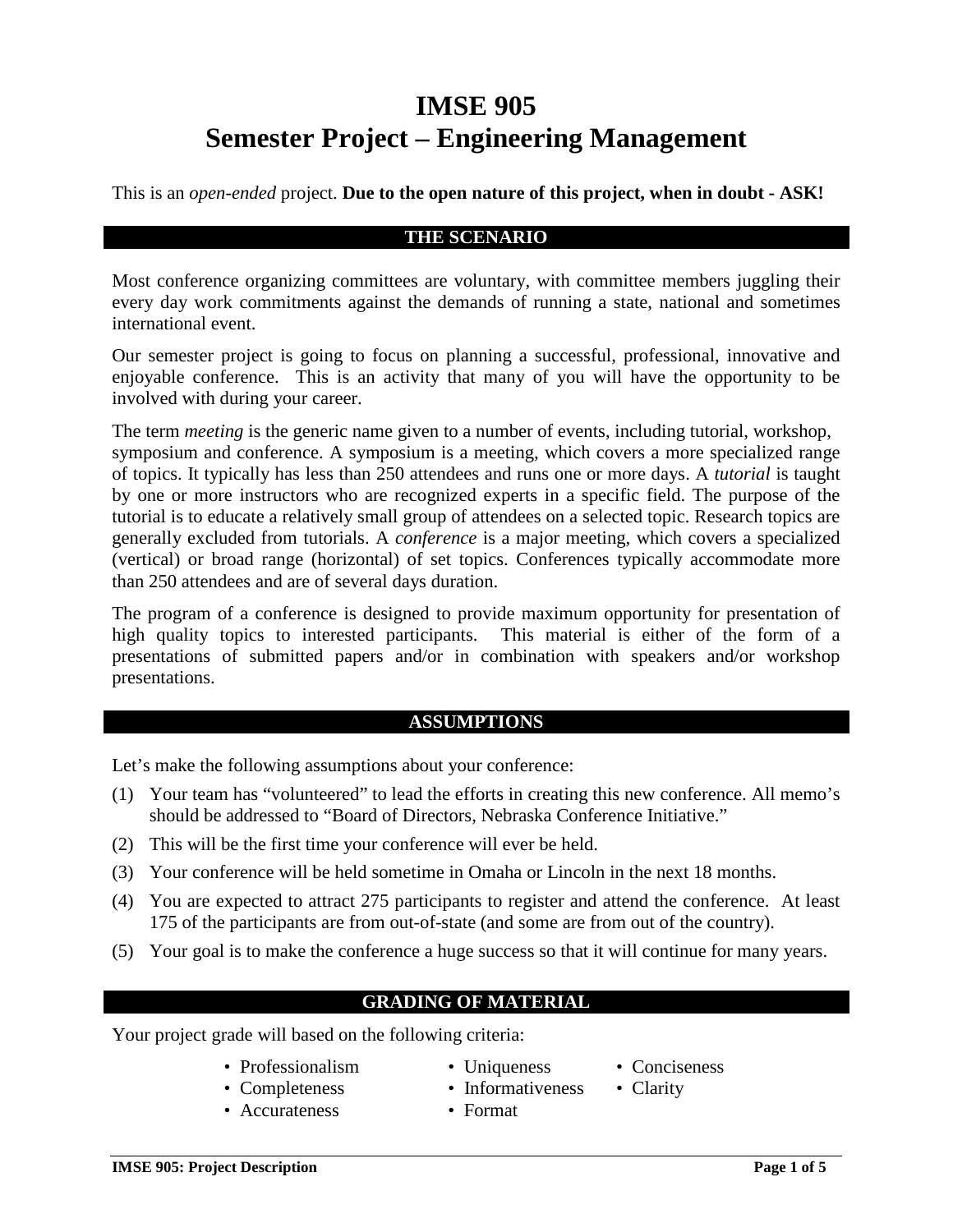#### **BLACKBOARD WEB SITE and PROJECT TASKS**

You will post your resulting work (as a memo) onto the IMSE 905 blackboard web site. From the IMSE 905 web site, select "GROUPS". Within here is a link to each of your groups. Click on the correct group/folder. In the file exchange, post your memo.

The project is divided into 9 different tasks – a task either consists of your team completing some work or performing a review of another team's work. Specifically:

> Task  $1 \rightarrow$  Group Work Task  $2 \rightarrow$  Group Work Task  $3 \rightarrow$  Group Review Task  $4 \rightarrow$  Group Work Task  $5 \rightarrow$  Group Work Task  $6 \rightarrow$  Group Work Task  $7 \rightarrow$  Group Review Task  $8 \rightarrow$  Group Work Task  $9 \rightarrow$  Group Review

#### **TASK 1**

Address the following key issues in regards to your conference:

- (1) List major theme(s)/objective(s) of your conference
- (2) Draft conference title
- (3) Propose major speakers (*i.e.,* keynote speaker)
- (4) Select format of the conference and identify major topics/tracks for your conference
- (5) Explain why one should attend your conference (*i.e.,* benefits of your conference)
- (6) Explain who should attend your conference (*i.e.,* who is the conference targeted to? practitioners, academics, students, housewives, small business owners)

**Task 1 Project Deliverable:** Your group posts onto blackboard a memo (call it "task 1 memo" or something similarly self-explanatory) summarizing the above information regarding your conference. The goal of this memo is to provide a summary of the conference and highlight why a person should attend.

*Suggestion:* for some examples, look at conference literature you receive in the mail and/or conference sites available on the web

[*example:* http://www.iienet.org/public/articles/index.cfm?cat=40#conferences]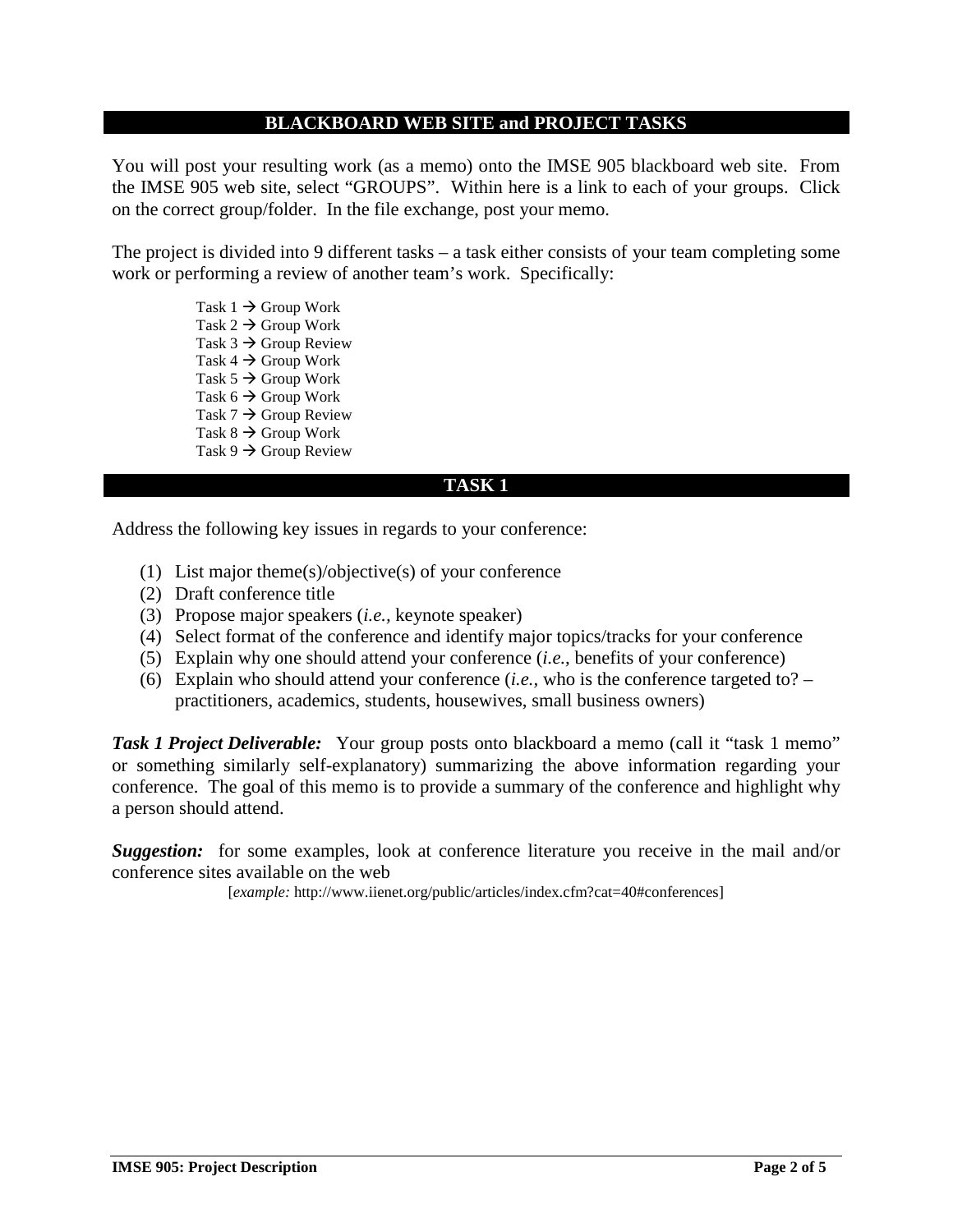#### **TASK 2**

Address the following key issues in regards to your conference:

- (1) Summarize and review similar conferences/events. Issues to consider include:
	- Names of your major competing conferences
	- The conference locations
	- Formats, products or services they offer
	- Their market share (size of attendants)
	- Current performance
	- Strengths and weaknesses
	- Names of competing conferences/events that have recently closed with reason why
- (2) What are the unique features of your conference? What will make your conference better than the competition? Also, given your goal is to create a long-lasting conference, describe how you are going to sustain your competitive advantage.

**Task 2 Project Deliverable:** Your group posts onto blackboard a memo summarizing the above information regarding your conference your conference. The goal of this memo is explain the competitive advantage of your conference – why is it better than the others that are out there and why is there a need for it

*Note:* If no other conference/event similar to yours exists, focus your discussion on why not?

### **TASK 3**

On the blackboard web site, your team is to review a different team's Task 1 and Task 2 memos. Below is what team you are to review (*e.g.,* Team 1 reviews Teams 2):

| Team $4 \rightarrow$ Team 5 |
|-----------------------------|
| Team $5 \rightarrow$ Team 6 |
| Team $6 \rightarrow$ Team 1 |
|                             |

**Task 3 Project Deliverable:** Your team is to post a single memo in the reviewed group's Blackboard folder (call it "Task 3 response" or something similarly self-explanatory) offering an assessment of the plan and highlight good and bad components you saw. The goal of this memo is for the reviewed team to improve their plan.

### **TASK 4**

Address the following key issues in regards to your conference:

- (1) Make any updates or corrections to your Task 1 and Task 2 memos as a result of Task 3
- (2) Determine the location in Omaha or Lincoln for your conference describe its advantages and disadvantages compared to other facilities.
- (3) Determine dates for your conference
- (4) Develop a preliminary scheduled of events for your conference. Include both the technical components (key note address, speaker tracks, presentation times) and the social components (coffees, Lunches, Receptions, Banquets & celebrations, Tours & visits, Speakers breakfast)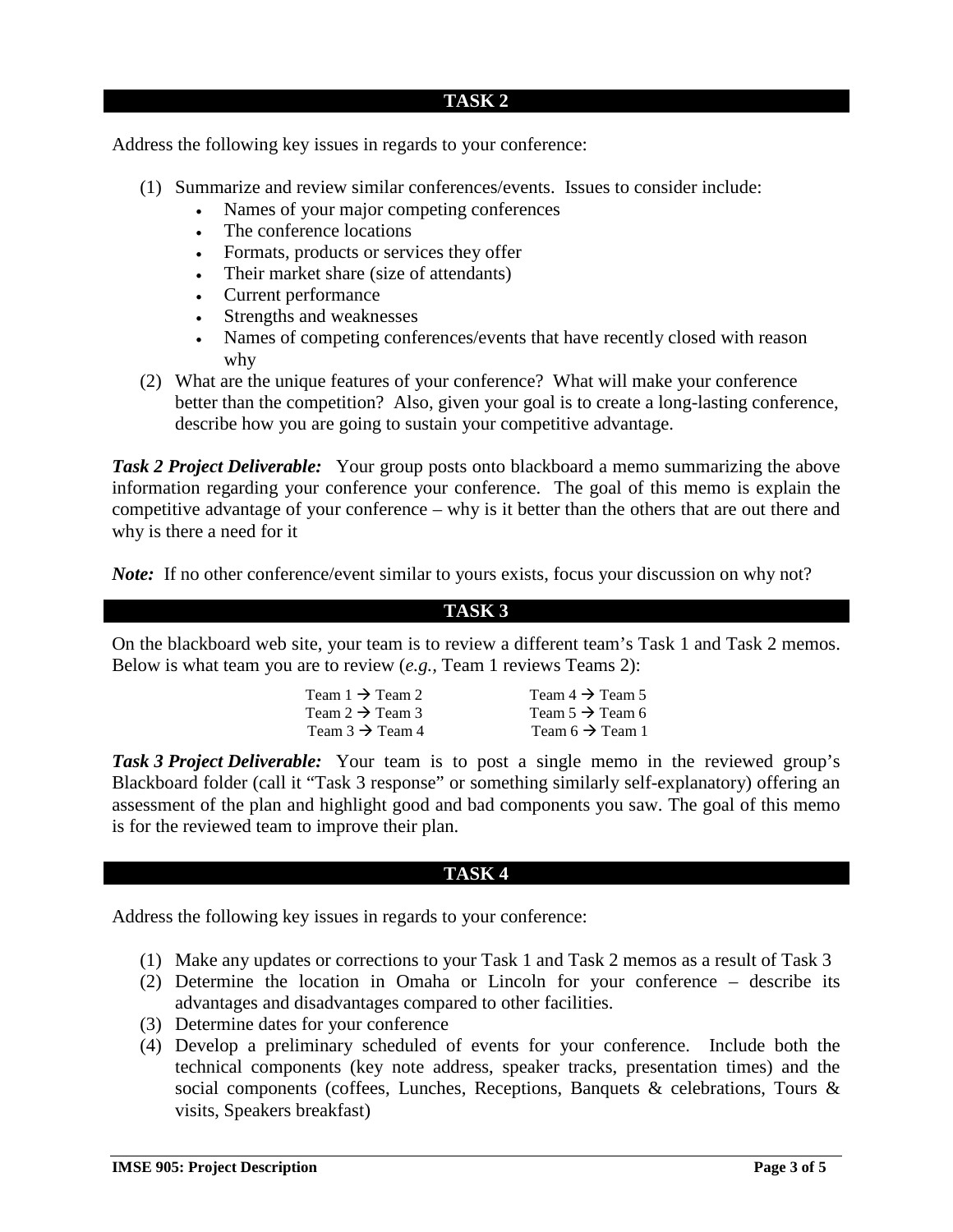*Task 4 Project Deliverable:* Post onto blackboard a memo summarizing the above information regarding your conference. The goal of this memo is explain your location selection criteria and to highlight a preliminary summary of events for the conference.

*Suggestion:* The following web site gives an example of a schedule of events: http://www.iienet.org/annual/schedule\_glance.htm

## **TASK 5**

Address the following key issues in regards to your conference:

- (1) Explain your publicity/marketing strategy plan for the conference (*i.e.,* how are you going to let people know about the event?)
- (2) Break down your costs for the above plan
- (3) How are you going to evaluate whether the conference is successful or not?

**Task 5 Project Deliverable:** Post onto blackboard a memo summarizing the above information regarding your conference.

## **TASK 6**

Address the following key issues in regards to your conference:

- (1) What are your workforce projected for the conference? Develop a head count by function or department for a specified time period. For example, 10 people for 80 hours at the registration area.
- (2) Explain where the above people are going to come from student volunteers, professional volunteers, hired staff, hotel staff
- (3) Develop a preliminary conference budget (revenues and costs) itemize all expenses and projected income. Develop preliminary estimates/budgets for each item.

**Task 6 Project Deliverable:** Post onto blackboard a memo summarizing the above information regarding your conference.

*Suggestion:* Possible categories for you to explore:

- *Income:* Registration Fees (what are you going to charge is there varying rates for different types of people and by date?); Conference Publication Sales; Exhibits; Social Functions.
- *Expenses:* Promotional/Marketing; Conference Publications; Exhibits; Social Functions; Speaker fees; Administration